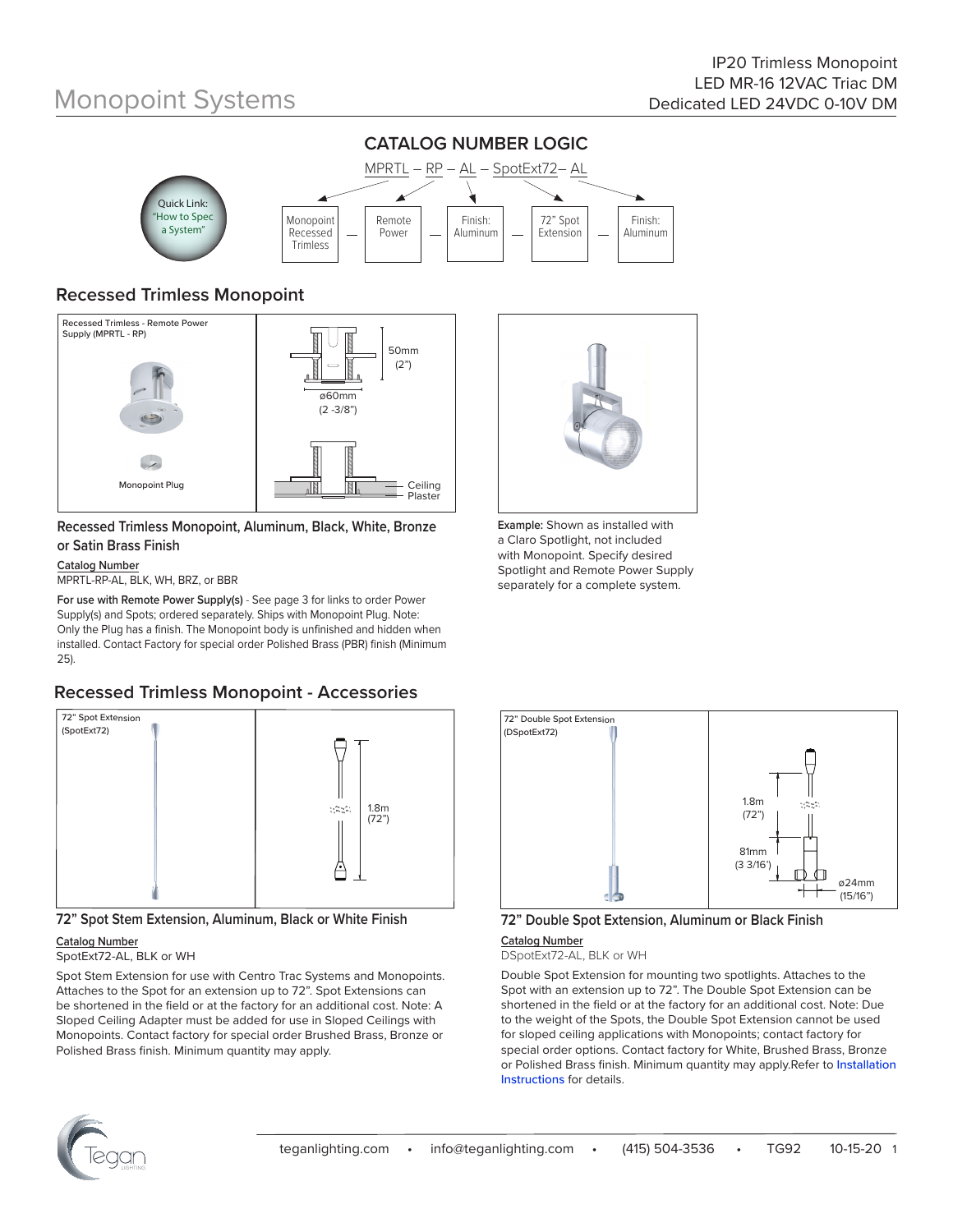### **Recessed Trimless Monopoint - Accessories**



**Universal Sloped Ceiling Adapter, Aluminum, Black or White Finish**

**Catalog Number** USCA-AL, BLK or WH

The Universal Sloped Ceiling Adapter allows for angle adjustment of any Spotlight when connected to a Monopoint installed on a sloped ceiling. Tilts 90º and rotates 350º. Brushed Aluminum (AL), Black (BLK) or White (WH) finish. Contact factory for special order Bronze Brushed Brass or Polished Brass finish. Minimum quantity may apply.

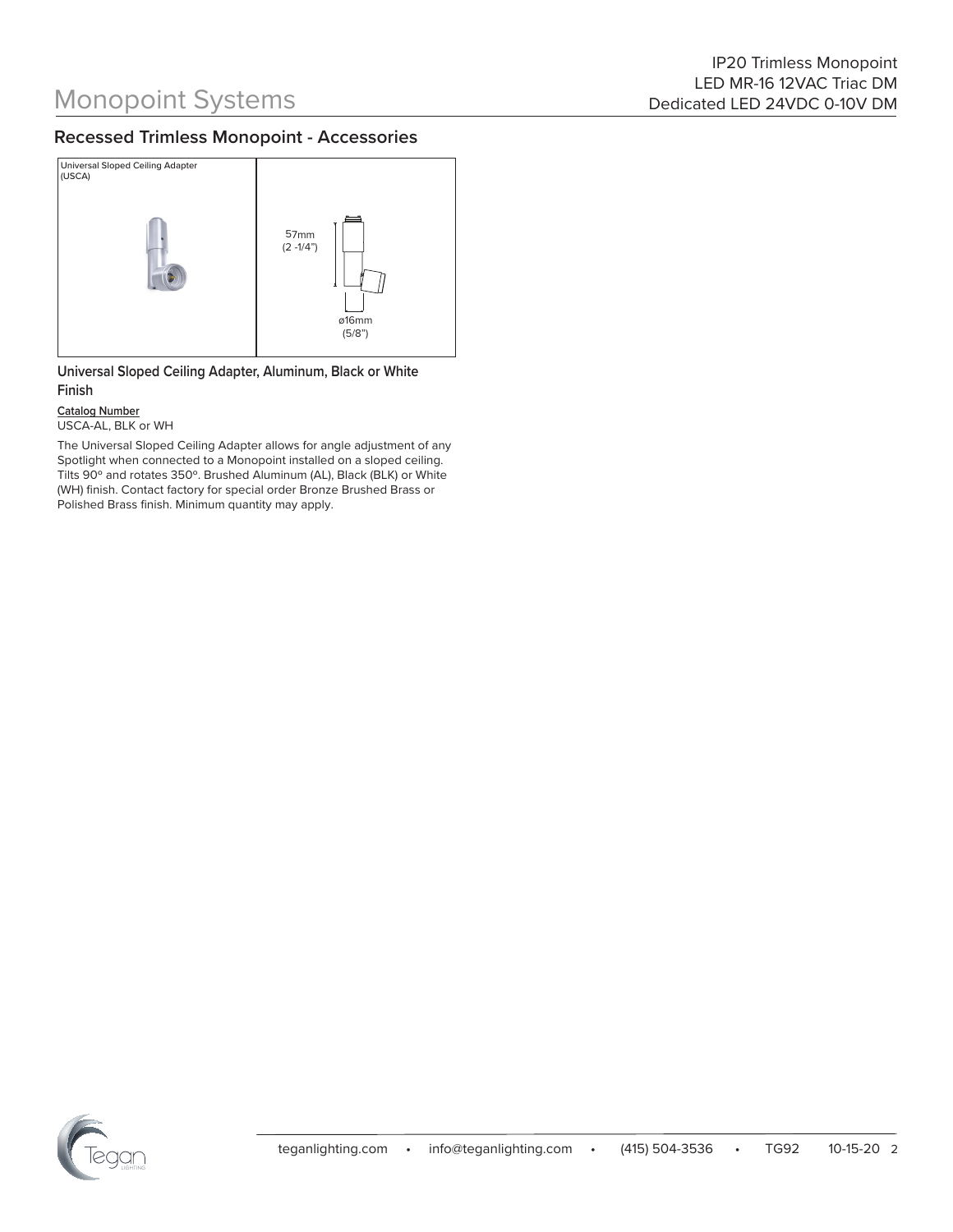#### IP20 Trimless Monopoint LED MR-16 12VAC Triac DM Dedicated LED 24VDC 0-10V DM

# Monopoint Systems



|                                | allowing for plastering right to the edge of the connection point. Specify desired Spotlight separately.<br>Compatible with LED MR-16 12VAC Triac DM or dedicated LED 24VDC 0-10V DM Spot and Remote<br>Power Supply; ordered separately.                                                                                                                                                                                                                                                                |
|--------------------------------|----------------------------------------------------------------------------------------------------------------------------------------------------------------------------------------------------------------------------------------------------------------------------------------------------------------------------------------------------------------------------------------------------------------------------------------------------------------------------------------------------------|
| Material:                      | Extruded and machined aluminum.                                                                                                                                                                                                                                                                                                                                                                                                                                                                          |
| Finish:                        | Brushed Aluminum (AL), Black (BLK), White (WH), Oil-Rubbed Bronze (BRZ) or Brushed Brass (BBR).<br>Contact factory for special order Polished Brass (minimum of 25). Note: Only the Plug has a finish, the<br>Monopoint body will be hidden once installed.                                                                                                                                                                                                                                              |
| Monopoint:                     | Recessed Trimless Monopoint (MPRTL-RP-XX).                                                                                                                                                                                                                                                                                                                                                                                                                                                               |
| Accessories:                   | 72" Spot Extension (SpotExt72), 72" Double Spot Extension (DSpotExt72), Universal Sloped Ceiling<br>Adapter (USCA). Refer to pages 1 and 2 for finish options.                                                                                                                                                                                                                                                                                                                                           |
| Source/<br>Spot:               | Ordered separtely. 24VDC Dedicated LED, Halogen or LED 12VAC MR-16. Refer to linked Spotlight on<br>pages 4-5 for details. In-rush may be a factor with other manufacturers LED MR-16 lamps; refer to lamp<br>manufacturers' spec sheets to determine the correct power supply wattage required for the number<br>of lamps specified                                                                                                                                                                     |
| <b>Remote Power</b><br>Supply: | Ordered separately. Refer to 24VDC Driver Specsheet, 12VAC Electronic Transformer Specsheet<br>or 12VAC Magnetic Transformer Specsheet for Power Supply options. NOTE: For dimming LED MR-<br>16 lamps (Soraa) with electronic/magnetic transformers, please refer our MR-16 LED Specsheet for<br>technical details. In-rush may be a factor with other manufacturers LED MR-16 lamps; refer to their spec<br>sheets.                                                                                    |
| Installation:                  | Monopoints are not designed with internal isolation for metal ceiling installation. Contact factory for<br>isolation gaskets. Refer to Installation Instructions for details. For system layout, and specification<br>assistance, refer to the Trac Design Guide under the Gallery link. Non-IC rated.                                                                                                                                                                                                   |
| Labels:                        | ETL & CE Listed; Tested to UL 1574 - Issue: 2004/09/07 Ed: 3 Rev:2012/01/25 UL Standard for Safety<br>Track Lighting Systems. IP20. Interior use only. In a continuing effort to offer the best product possible<br>we reserve the right to change, without notice, specifications or materials. Technical specification<br>sheets that appear on teganlighting.com are the most recent version and supersede all other versions<br>that exist in any other printed or electronic form. 3 Year Warranty. |

Category: The Recessed Trimless Monopoint features the cleanest, most minimal installation of all Monopoints,



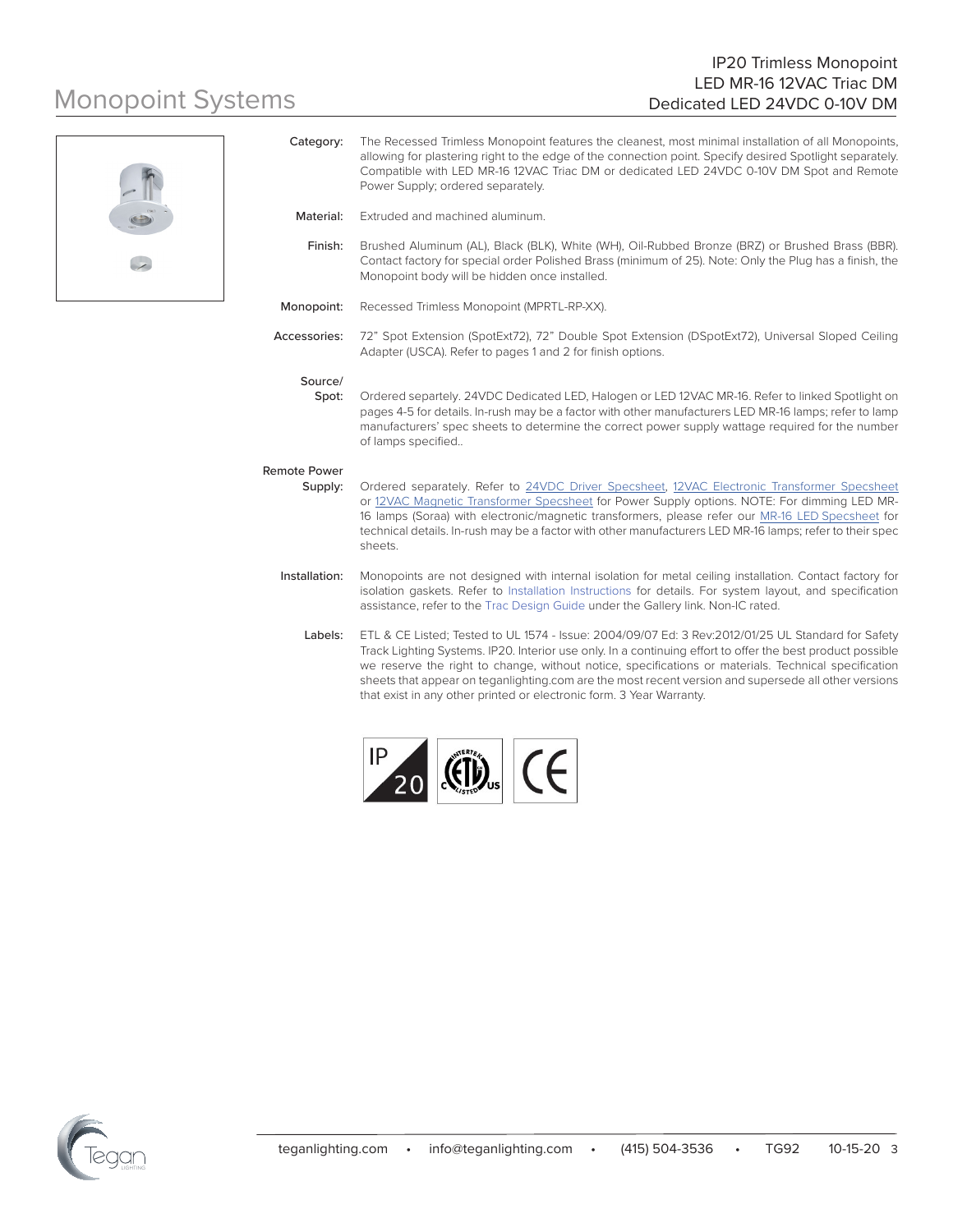# Monopoint Systems

# **Recessed Trimless Monopoint - 12VAC Spotlights**



## **Recessed Trimless Monopoint - 24VDC Spotlights**